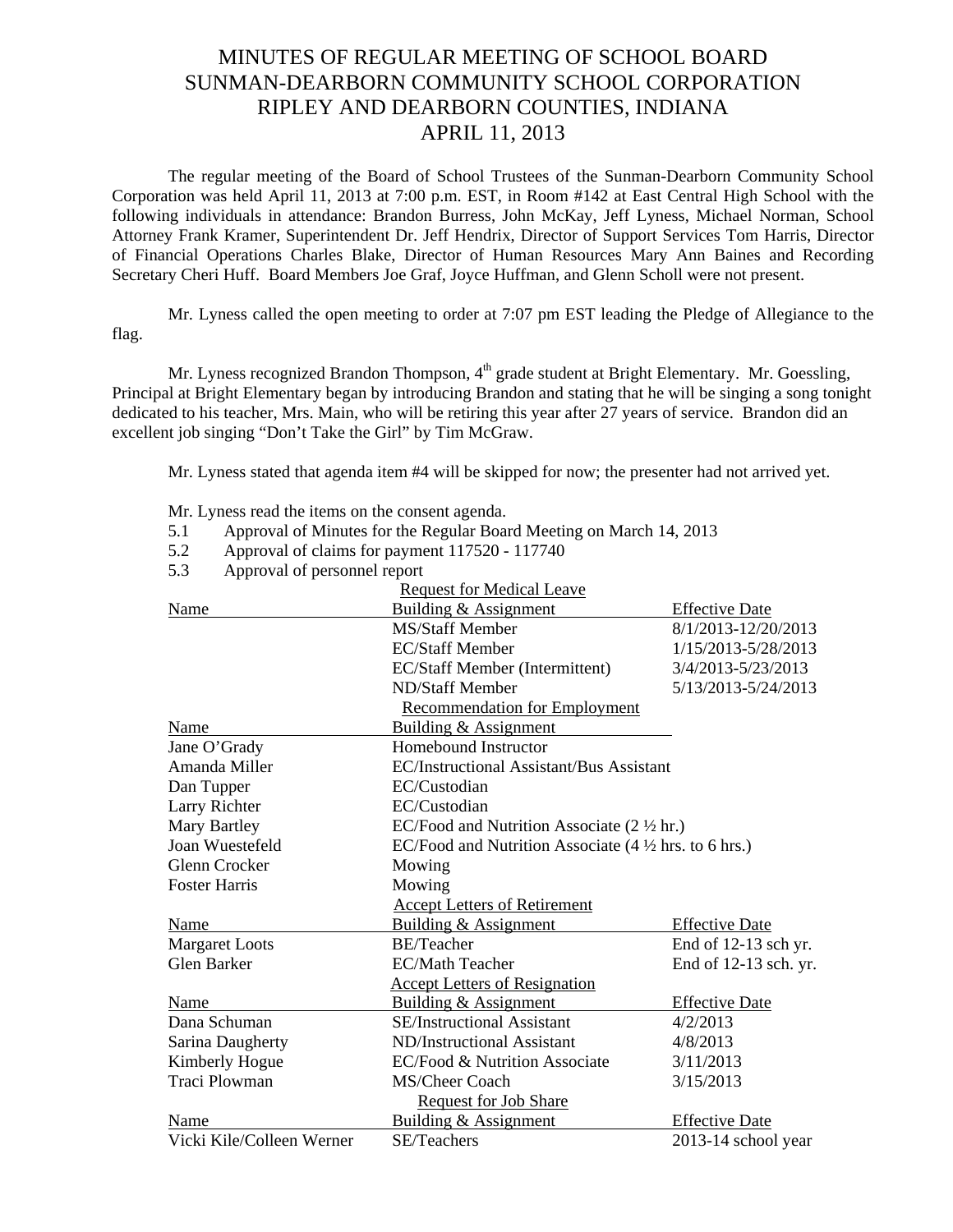- 5.4 Approval of wage report
- 5.5 Approval of overnight field trips
	- Charles Alfrey taking 50-100 ECHS band and guard students to Florida; leaving on March 23, 2014 and returning on March 28, 2014
	- Dana Heileman taking 16 ECHS Volleyball players to the Ohio State Volleyball Team Camp in Columbus, OH; leaving on July 15, 2013 and returning on July 17, 2013
	- Brenda Osman taking 3 FCCLA Officers to the FCCLA State Officer meeting in Indianapolis, IN; leaving on April 26, 2013 and returning on April 27, 2013
	- Heather Zins taking 15 ECHS Softball players to the Ben Davis Classic at Ben Davis; leaving on April 19, 2013 and returning on April 20, 2013
	- Kelly Pettit taking 4 Business Professionals of America students to the National Leadership Conference in Orlando, FL; leaving on May 8, 2013 and returning on May 12, 2013

 Mr. Lyness asked if the Board would like any items broken out individually. Mr. McKay stated that he would like approval of the minutes to be separate.

Dr. Hendrix recommended that the Board approve with one motion and one vote Consent Agenda items 5.2 through and including 5.5 as presented.

Mr. Norman made a motion, seconded by Mr. Burress, to approve consent agenda items 5.2 through and including 5.5. The motion carried by voice vote.

Mr. McKay stated that the minutes do not include his actual statements that he made during the Board Comments at the March 14 meeting. He would like the minutes revised before he would approve them. Mr. Lyness stated, and referred to attorney Mr. Kramer, that the minutes are not intended to be the exact wording of what was said at the meeting. Mr. Kramer confirmed that the most important items that are absolutely necessary in the minutes are board actions. Everything else is just informational.

 Mr. Lyness asked Mr. McKay to state exactly how he would like the minutes revised. Mr. McKay stated that he would like to add that Mrs. Vennemeier should be reimbursed for her legal fees and hopes that administration will learn from past experiences.

 Mr. McKay made a motion, seconded by Mr. Norman, to amend the Board Comments on the March 14, 2013 meeting minutes to include the language stated by Mr. McKay above. The motion carried by voice vote.

Mr. Lyness stated agenda item #4 will now take place and recognized Shana Lopez from Performance Services.

Mrs. Lopez recapped the Energy Project, reviewed the energy savings results and discussed the Energy efficiency benchmark/ENERGY STAR. She stated that the guaranteed savings was \$113,418 and the actual savings for 2012 was \$189,334. Out of 180+ buildings that Performance Services work with, North Dearborn Elementary is the most efficient.

Mr. Lyness moved to Action Items.

Mrs. Herbert summarized the changes to the Middle School's 2013-14 handbook as presented in the Board packet. She shared a handout with an additional change; adding a semester class (2 periods) of Introduction to Spanish.

 Ms. Ballart summarized the changes to East Central's 2013-14 handbook as presented in the Board packet.

 Dr. Hendrix recommended that he Board approve the handbooks for East Central and the Middle School for the 2013-14 school year as presented.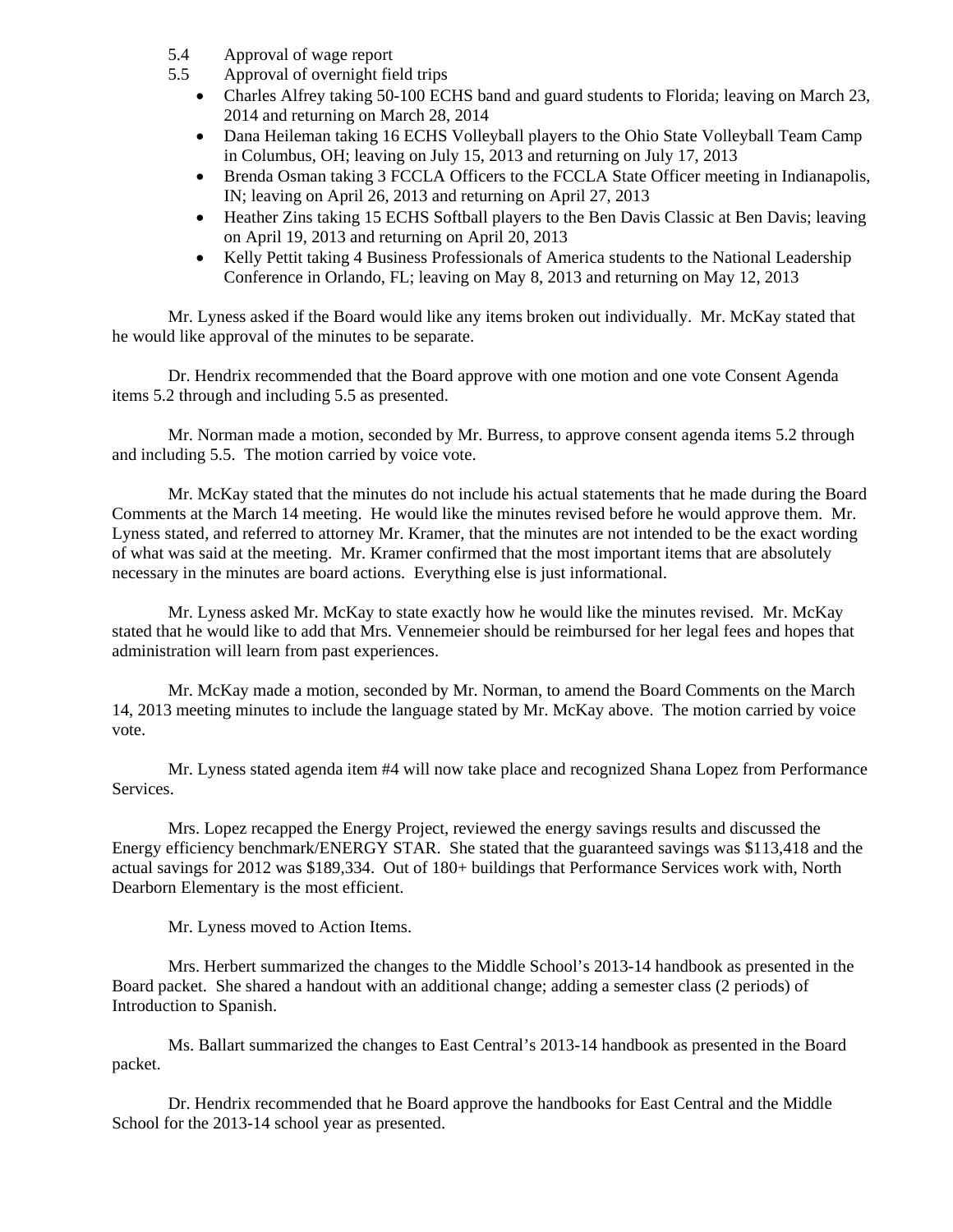Mr. Burress made a motion, seconded by Mr. Norman, to approve the 2013-14 handbooks for East Central and the Middle School. The motion carried by voice vote.

Dr. Hendrix recommended that the Board approve to adopt the district textbooks for the 2013-14 school year as presented in the Board packet, along with the late addition of the textbook for the Entrepreneurship Class at ECHS.

Mr. Norman made a motion, seconded by Mr. McKay, to approve the adoption of the district textbooks for the 2013-14 school year as recommended. The motion carried by voice vote.

Mr. Blake explained the process of publishing the Corporations expenditure goals and recommended that the Board approve the resolution for setting expenditure goals for the 2012-13 school year.

Mr. Norman made a motion, seconded by Mr. Burress, to approve the resolution as recommended. Mr. Norman asked about bullet point number 3 which is blank and Mr. Blake confirmed that nothing is missing; it is not supposed to be there. The motion carried by voice vote.

Mrs. Baines explained that the Master Contract can only contain information relating to benefits and wages and therefore recommends that the Board approve Board Policy 3120.10 on Job Sharing.

 Mr. Burress made a motion, seconded by Mr. Norman, to approve Board Policy 3120.10 on Job Sharing as recommended. The motion carried by voice vote.

Mr. Lyness recognized Mrs. Copenhaver.

 Mrs. Copenhaver reviewed the results of the wellness programs. The biggest loser contest winners were Joleen Knotts and Patrick Wilbur. The winner of the walking program was Kathy Knue. She also shared the goals of the wellness committee and future plans for the committee.

Mr. Lyness recognized Mrs. Baines.

Mrs. Baines reported that Administrative Guidelines are now complete and thanked the Principals, Assistant Principals, teachers, Mrs. Copenhaver, Mr. Louden, and Mr. Harris for their help.

Mrs. Baines also discussed the Corporation's policy on criminal history background checks and wanted to make the Board aware that the first round of background checks that need to be renewed will begin 7/1/2014 and the Board needs to decide whether or not we will require those employees that were grandfathered in and did not have to have a background check get one completed on 7/1/2014.

Mr. Lyness recognized Mr. Harris.

Mr. Harris recommended that the Board approve a bus route extension for bus #10 as presented in the Board packet.

Mr. Norman made a motion, seconded by Mr. McKay to approve the bus route extension. The motion carried by voice vote.

Mr. Harris updated the Board on the Administrative Guidelines for the use of Corporation facilities. He stated that every building has their own policies, costs, and fees but now all buildings will be the same across the Corporation. These new policies will be in effect for the 2013-14 school year.

Mr. Lyness recognized Mr. Blake.

Mr. Blake reviewed the Financial Report for March 2013 and the  $1<sup>st</sup>$  quarter 2013. He also reminded the Board of the new twice-a-year funding for ADM.